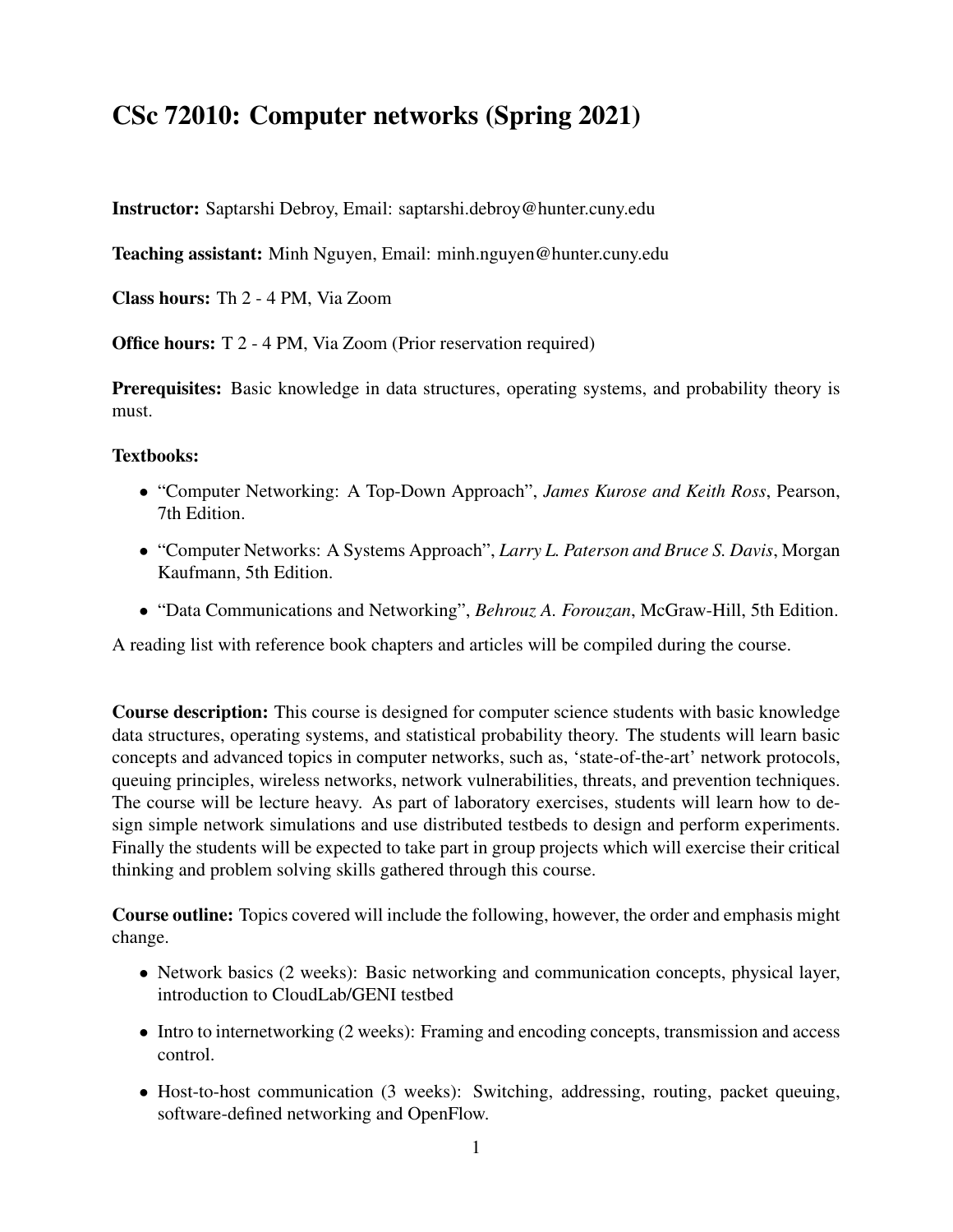- End-to-end networking (3 weeks): Reliable data transmission, TCP, congestion control.
- Applications (2 weeks): Application layer protocols, HTTP, DNS, web caching, CDN and video streaming.
- Network security (1 week): Vulnerabilities, threats, cryptography, intrusion detection, firewalls, denial of service.
- Wireless networks (1 week): Wireless MAC, wifi, cellular networks.

Lectures: The lectures will involve both slides and in class discussions. Attending all the lectures will be very important for the students to develop the concepts and skills, and also to be able to perform well in the project, exams, assignments, and quizzes.

**Homework:** There will be 3 homework assignments assigned throughout the semester. Assignments will be due via Blackboard. It is the students' responsibility to keep track of the due dates. Submission after due date will not be allowed.

Labs: There will be 5 labs (using CloudLab environment) assigned throughout the semester. Lab reports will be due via Blackboard on the dates announced. Submission after due date will not be allowed.

Quizzes: There will be 5 unannounced pop quizzes (via Blackboard) during class hours containing multiple choice questions. There will be no retake of the quizzes. Students will be allowed to collaborate during the quizzes.

Exam: There will be a final exam. For those having verified reasons to be absent during a test, makeup tests may be arranged on an individual basis. Please contact me at least 1 week prior to the scheduled test date, as it will not be possible to schedule a makeup "after the fact".

Project: A term project will be assigned half-way (tentatively around March 15th) into the course. Student teams will be given a 'state-of-the-art' problem to build a solution around with each team having no more than 3 students. Apart from the quality of solution elegance, the project performance will also be evaluated based on mid-term review and final presentation/submission. There will not be any extensions under any circumstances.

## Assessment:

Pop quizzes  $(15%)$ Homework assignments (15%) Laboratory exercises (25%) Exam (25%) Final project (20%)

The final score for the course will be curved to derive your letter grade.